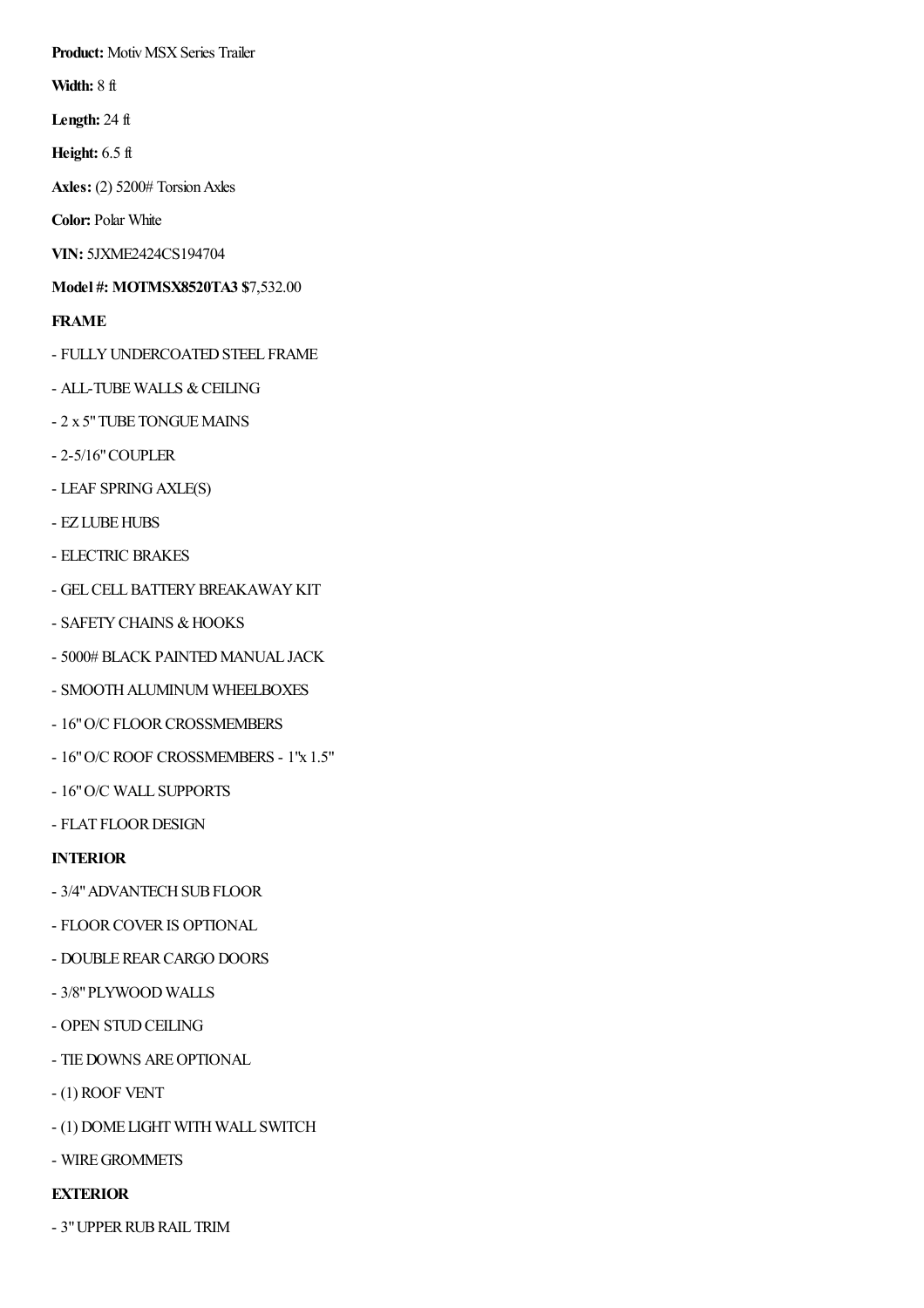- 3" LOWER RUB RAIL TRIM
- .030 ALUMINUM
- COLOR MATCHED FRONT VERTICALS
- RIVETS ON SEAMS ANDTRIM
- ONE-PIECE ALUMINUM ROOF
- GRAY MOD WHEELS
- ST225/75D15/LRD BIAS PLY TIRES
- ALUMINUM FENDERS
- 32"SIDEDOOR- 405 SERIES
- STANDARD FLUSH LOCK ON SIDE DOOR
- DOUBLEREARCARGO DOORS
- ALUMINUM CARGO DOOR HOLDBACKS
- ZINC PLATED HINGES
- CAMBARLOCK
- ZINC PLATED DOOR HARDWARE
- 7-WAYPLUG
- 24"HIGHATP STONEGUARD
- L.E.D. CLEARANCE LIGHTS
- (1) SETOF OVAL L.E.D. BRAKE LIGHTS
- **Selected Options:**
- 1 PREMIUMLANDSCAPE PACKAGE (8' WIDE 5200# AXLES) \$1,163.00
- 8' WIDE TRAILER (6" LESS WIDTH)
- 12" EXTENDED TONGUE 8" MAIN TUBES
- 12" O/C FLOOR CROSSMEMBERS
- 1" CAMBER ROOF DESIGN
- 6.5' INTERIOR HEIGHT
- 2-5/16" ADJUSTABLE HEIGHT COUPLER
- 5200# TORSION AXLES ZERO DEGREE
- 14" MANUAL ROOF VENT
- SALEM TWO-WAY VENT SYSTEM
- (1) DOME LIGHT 12V INCANDESCENT
- (1) PAIR3-WAY WALL SWITCHES 12V
- 12V STUB WIRE RUN FROM J-BOX TO CENTER ABOVE SPRING ASSIST
- TREATED PLYWOOD FLOOR
- 12" TREATED PLYWOOD KICKPLATE
- 3/8" PLYWOOD INTERIOR 4" TRIM